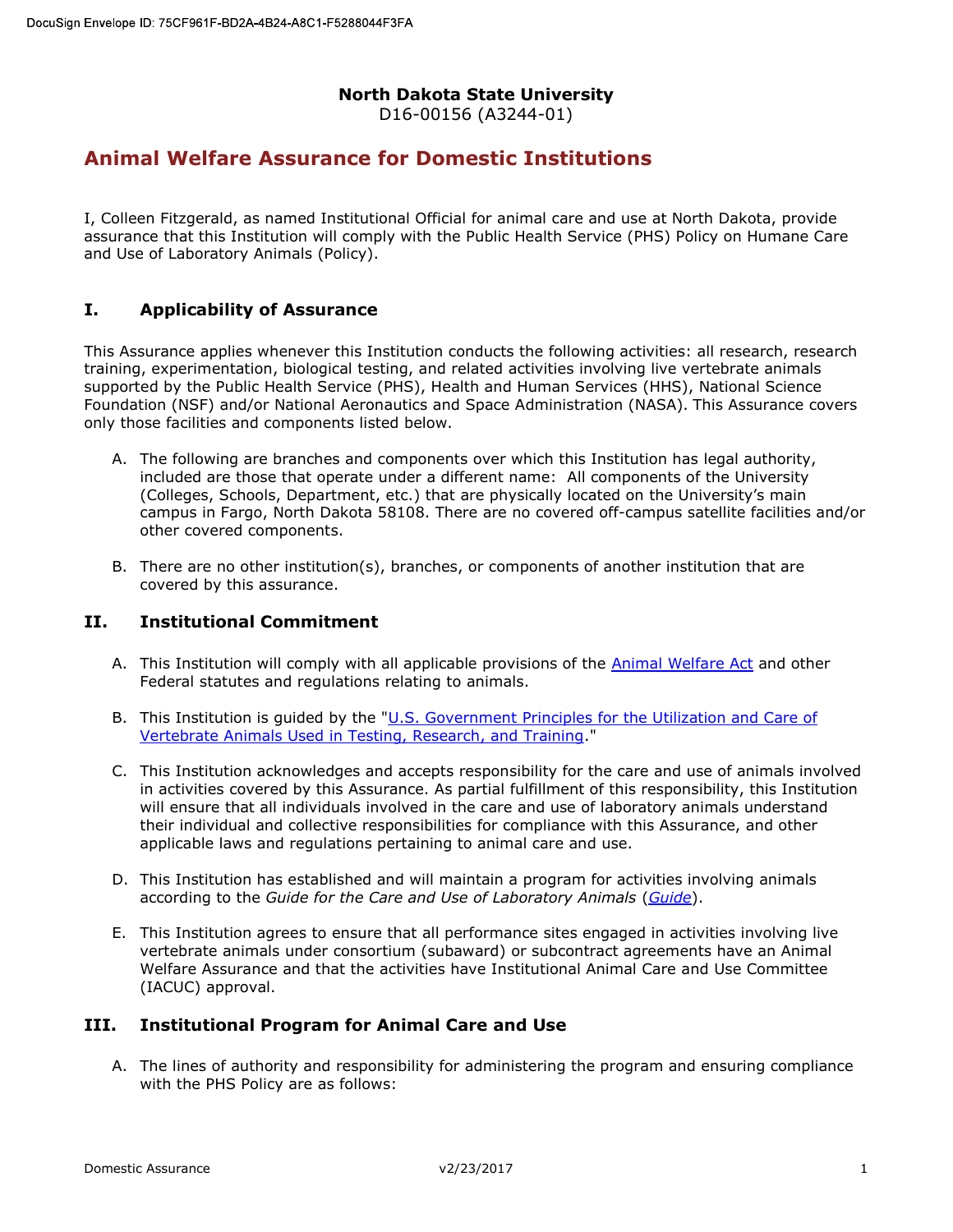

- B. The qualifications, authority, and percent of time contributed by the veterinarian(s) who will participate in the program are as follows:
	- 1) Neil Dyer, D.V.M., M.S., Attending Veterinarian

Qualifications

- Degrees:
	- D.V.M., Iowa State University, 1991
	- M.S. Veterinary Pathology, Iowa State University, 1995
	- Diplomate, American College of Veterinary Pathologists
- Training or experience in laboratory animal medicine or in the use of the species at the institution:
	- Dr. Dyer received a B.S. in zoology from North Dakota State University in 1977. Pursuant to that he worked in a zoo for 10 years as a zookeeper, curator, and assistant director. He graduated with his DVM from Iowa State University (ISU) in 1991 and practiced veterinary medicine in a mixed animal practice for two years. He then returned to ISU to pursue a degree in veterinary pathology. The coursework included training in the pathology and disease of many animal species, including laboratory animals. During his master's program he also worked part-time at a small and exotic animal practice in Ames, Iowa. He obtained his Master's degree in veterinary pathology in 1997 and assumed Director responsibilities for the NDSU Veterinary Diagnostic Laboratory the same year. Dr. Dyer has served on the NDSU IACUC since 1997 in a variety of capacities including committee member, attending veterinarian, IACUC chair, and back-up AV.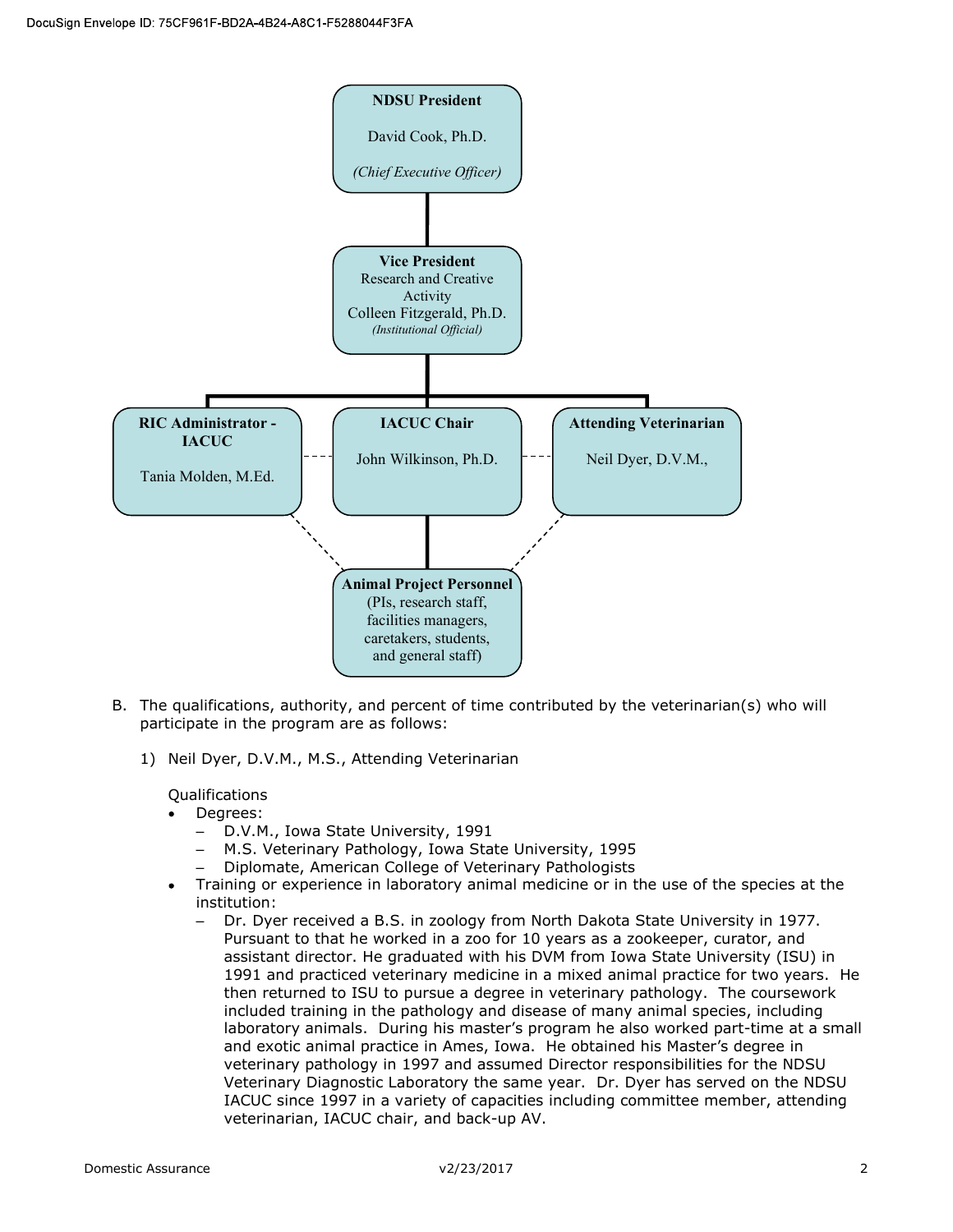Authority: Dr. Neil Dyer has direct program authority and responsibility for the Institution's animal care and use program including access to all animals and authority to implement the PHS Policy and the recommendations of the Guide.

Time contributed to program: Dr. Dyer is a full-time employee at NDSU and is currently serving as the interim AV. He devotes 100% of his time to the animal care program.

2) Name: Back-up Veterinary Care

Back-up veterinary care is provided by local veterinary clinics.

| <b>Large Animals</b>                                                                                                                                                                                                                 |                                                                       |                      |                                                                                                                                                                    |  |
|--------------------------------------------------------------------------------------------------------------------------------------------------------------------------------------------------------------------------------------|-----------------------------------------------------------------------|----------------------|--------------------------------------------------------------------------------------------------------------------------------------------------------------------|--|
| Clinic                                                                                                                                                                                                                               | Type of Care                                                          | Veterinarian Name    | Education, training                                                                                                                                                |  |
| Casselton Veterinary Clinic<br>910 Governor's Drive<br>Casselton, ND 58012<br>(701)-347-5496                                                                                                                                         | Clinical care for<br>horses                                           | Dr. Darin Peterson   | $DVM - Ross$<br>University College of<br>Veterinary Medicine<br>and completed his<br>final year at Texas<br>$A/M$ .<br>Dr. Peterson<br>specializes in equine       |  |
|                                                                                                                                                                                                                                      | Clinical care for<br>dairy cattle,<br>beef cattle,<br>sheep and swine | Dr. Justin Galbreath | medicine and surgery<br>DVM - University of<br>Minnesota College of<br>Veterinary Medicine<br>Dr. Galbreath<br>specializes in<br>livestock medicine<br>and surgery |  |
|                                                                                                                                                                                                                                      | <b>Rodents and exotic animals</b>                                     |                      |                                                                                                                                                                    |  |
| Animal Health Clinic<br>1441 S University Dr<br>Fargo, ND 58103                                                                                                                                                                      | Clinical care for<br>rodents and<br>exotic animals                    | Dr. Kevin Dill       | DVM - University of<br>Minnesota College of<br>Veterinary Medicine<br>Dr. Dill specializes in<br>the care of small<br>animals and exotics                          |  |
| Drs. Peterson, Galbreath and Dill are currently licensed in North Dakota and Minnesota.<br>٠                                                                                                                                         |                                                                       |                      |                                                                                                                                                                    |  |
| Drs. Peterson and Galbreath are on call 24/7 with the NDSU Department of Animal<br>Sciences for care of horses and livestock. They have access to all facilities and animals<br>and work in concert with the Attending Veterinarian. |                                                                       |                      |                                                                                                                                                                    |  |
| Dr. Dill is on call 24/7 for the health needs of rodents and exotics on campus. Access to<br>facilities is need based. He works in concert with the Attending Veterinarian.                                                          |                                                                       |                      |                                                                                                                                                                    |  |

- C. The IACUC at this Institution is properly appointed according to PHS Policy IV.A.3.a. and is qualified through the experience and expertise of its members to oversee the Institution's animal care and use program and facilities. The IACUC consists of at least 5 members, and its membership meets the composition requirements of PHS Policy IV.A.3.b. Attached is a list of the chairperson and members of the IACUC and their names, degrees, profession, titles or specialties, and institutional affiliations.
- D. The IACUC will:
	- 1) Review at least once every 6 months the Institution's program for humane care and use of animals, using the Guide as a basis for evaluation. The IACUC procedures for conducting semiannual program reviews are as follows:
		- a. The IACUC will meet at least once every six months to review the Institutional Animal Care and Use Program.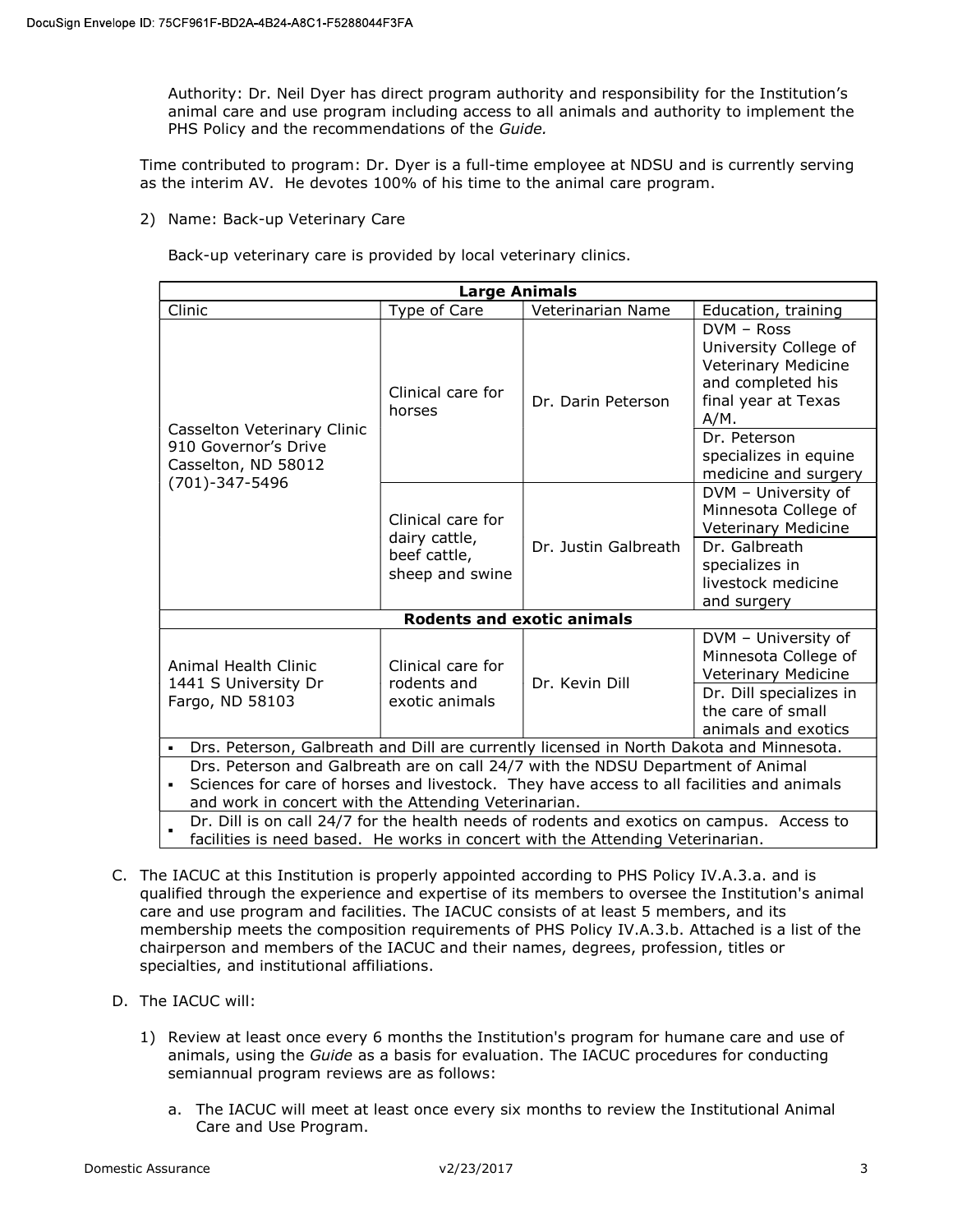- b. The committee uses the Guide and other pertinent resources (e.g. PHS Policy, Animal Welfare Act) as the basis for review.
- c. To facilitate the review the committee will use a checklist based on the sample Program Review Checklist available on the OLAW website.
- d. The review will include, but not necessarily be limited to, a review of the following:
	- i. Animal Care and Use Program
	- ii. Disaster Planning and Emergency Preparedness
	- iii. IACUC
	- iv. IACUC Protocol Review-Special Considerations
	- v. IACUC Membership and Functions
	- vi. IACUC Training
	- vii. IACUC Records and Reporting Requirements
	- viii. Veterinary Care
		- 1. Clinical Care and Management
		- 2. Animal Procurement and Transportation/Preventive Medicine
		- 3. Surgery
		- 4. Pain, Distress, Anesthesia, and Analgesia
		- 5. Euthanasia
		- 6. Drug Storage and Control
		- ix. Occupational Health and Safety of Personnel
		- x. Personnel Security
		- xi. Investigating and Reporting Animal Welfare Concerns
- e. In addition, the evaluation will include a review of the Institutions Animal Welfare Assurance.
- f. If program deficiencies are noted during the review, they will be categorized as minor or significant. The committee will develop a reasonable and specific plan and schedule for correcting each deficiency. A significant deficiency is one that is or may be a threat to the health and safety of the animals or personnel.
- g. All IACUC members will be invited to participate in each portion of the review. No member will be involuntarily excluded from participating in any portion of the reviews.
- 2) Inspect at least once every 6 months all of the Institution's animal facilities, including satellite facilities and animal surgical sites, using the Guide as a basis for evaluation. The IACUC procedures for conducting semiannual facility inspections are as follows:
	- a. At least once every six months members of the IACUC will visit all of the Institution's facilities where animals are housed or used, for example, holding areas, animal care support areas, storage areas, procedure areas, animal surgery areas, and laboratories where animal activities are conducted. Equipment used for transporting animals will also be inspected.
	- b. The committee uses the Guide and other pertinent resources (e.g. PHS Policy, Animal Welfare Act) as the basis for review.
	- c. To facilitate the inspection, the committee will use a checklist based on the sample Facility Inspection checklist available on the OLAW website.
	- d. If deficiencies are noted during the inspection, they will be categorized as minor or significant. The committee will develop a reasonable and specific plan and schedule for correcting each deficiency. A significant deficiency is one that is or may be a threat to the health and safety of the animals or personnel.
	- e. All IACUC members will be invited to participate in the inspections. No member will be involuntarily excluded from participating in any portion of the inspections.
- 3) Prepare reports of the IACUC evaluations according to PHS Policy IV.B.3. and submit the reports to the Institutional Official. The IACUC procedures for developing reports and submitting them to the Institutional Official are as follows:
	- a. IACUC members will discuss their observations and evaluations during a full-board meeting. The evaluations will be recorded in a report using the Semiannual Report to the Institutional Official template provided on the OLAW website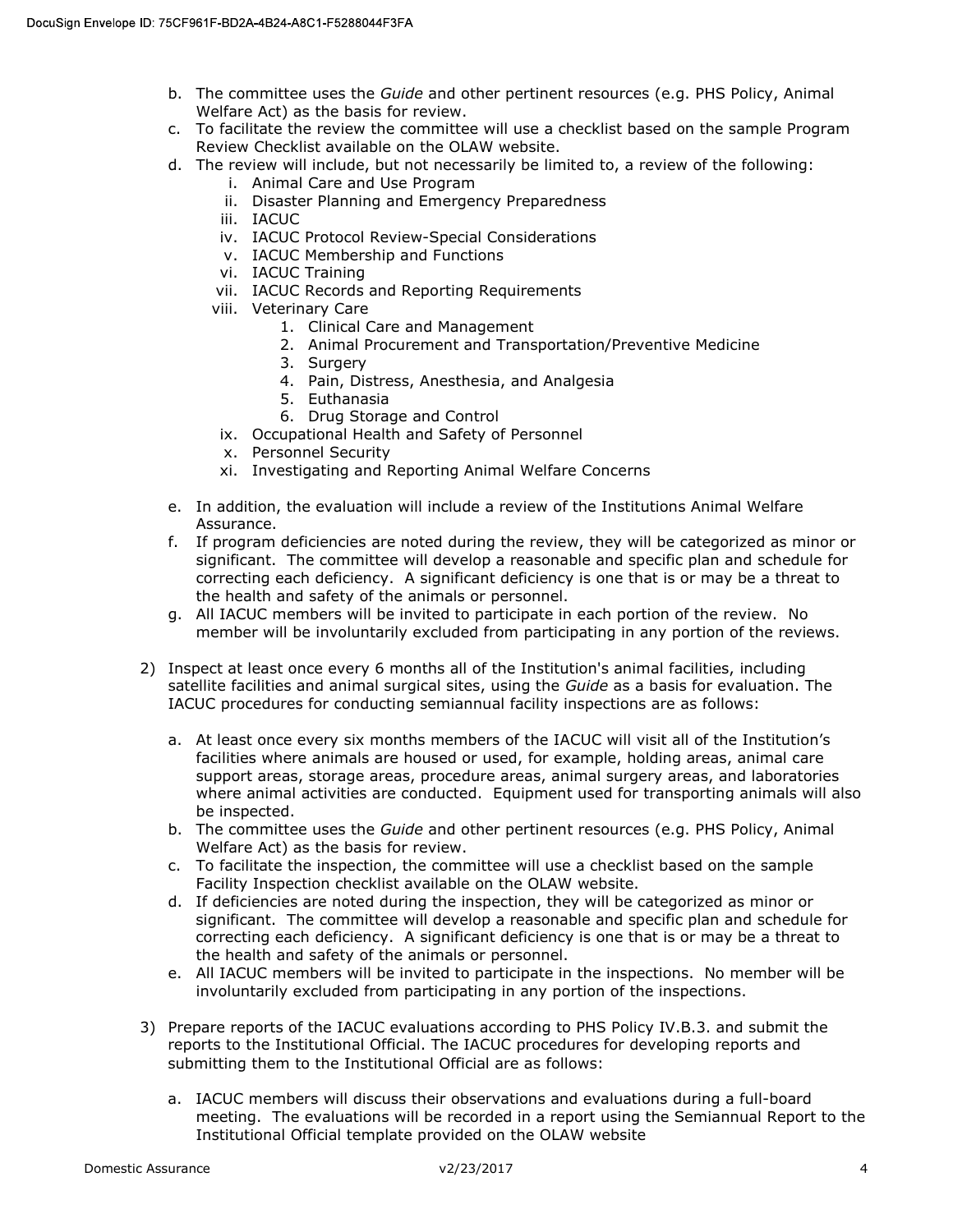- b. The report will contain a description of the nature and extent of the Institution's adherence to the Guide and the PHS Policy.
- c. The reports will identify any departures from the Guide and the PHS Policy and state the reasons for each departure. If there are no departures the report will so state. Departures must be approved as part of the protocol, protocol amendment or other written documentation using an IACUC approved review process.
- d. Departures from the provisions of the Guide that are not IACUC approved are considered deficiencies and addressed as such. The IACUC will develop a reasonable plan and schedule for discontinuing the departure or having the departure properly reviewed and approved.
- e. The reports will distinguish minor deficiencies from significant deficiencies. If program or facility deficiencies are noted, the reports will contain a reasonable and specific plan and schedule for correcting each deficiency.
- f. If some or all of the Institution's facilities are accredited by AALAC International the report will identify those facilities as such.
- g. Reports will be reviewed, revised as appropriate, and approved by the IACUC at a convened meeting.
- h. The final report will be signed by a majority of the IACUC members and will include any minority opinions. If there are no minority opinions, the report will so state.
- i. The completed reports will be submitted to the Institutional Official within a reasonable time-not to exceed 60 days following the evaluation.
- j. Deficiencies will be tracked by the IACUC Administrator/Attending Veterinarian to ensure that they are appropriately addressed.
- 4) Review concerns involving the care and use of animals at the Institution. The IACUC procedures for reviewing concerns are as follows:
	- a. Any individual may report a concern to the Institutional Official, IACUC Chair, Attending Veterinarian, IACUC Office, or any IACUC Member.
	- b. Concerns may be reported verbally or in writing. Individuals may also report a concern anonymously through the NDSU Fraud Hotline.
	- c. Notices in animal facilities advise individuals how and where to report animal welfare concerns and states that any individual who, in good faith, reports an animal welfare concern will be protected against reprisal.
	- d. The IACUC Chair, Attending Veterinarian, and IACUC Administrative Staff must be notified as soon as possible of all concerns or problems involving the care and use of animals. The IO will be notified immediately of all serious concerns or problems. Documentation for reported concerns must be maintained in the IACUC Administrative Office.
	- e. All reported concerns will be brought to the attention of the IACUC. No IACUC member is excluded from participation.
	- f. The concern or problem will be immediately addressed by appropriate intervention or investigation.
	- g. When an investigation is warranted, it will be conducted by the IACUC Administrator, the Attending Veterinarian in conjunction with facility staff and IACUC members as necessary or requested. The investigation will include but is not limited to: interviewing personnel involved, observing animals and determining if their welfare has or is being jeopardized, reviewing pertinent records and initiating any necessary immediate preventative/corrective action. Note: absent of conflict of interest, no IACUC member will be involuntarily excluded from participating in any portion of an investigation.
	- h. A detailed report of the concern and investigation including corrective action already taken will be prepared by the IACUC Administrator/Designee and reviewed by the IACUC and/or subcommittee. A copy of the report will be provided to all IACUC members.
	- i. The IACUC Office will produce a report summarizing the investigation, corrective action taken and IACUC recommendations. This report will be provided to the Principal Investigator (PI) and/or other involved personnel. The recipient(s) of the report will be asked to acknowledge receipt of the report, provide any comments, and appeal as necessary, in accordance with a set deadline.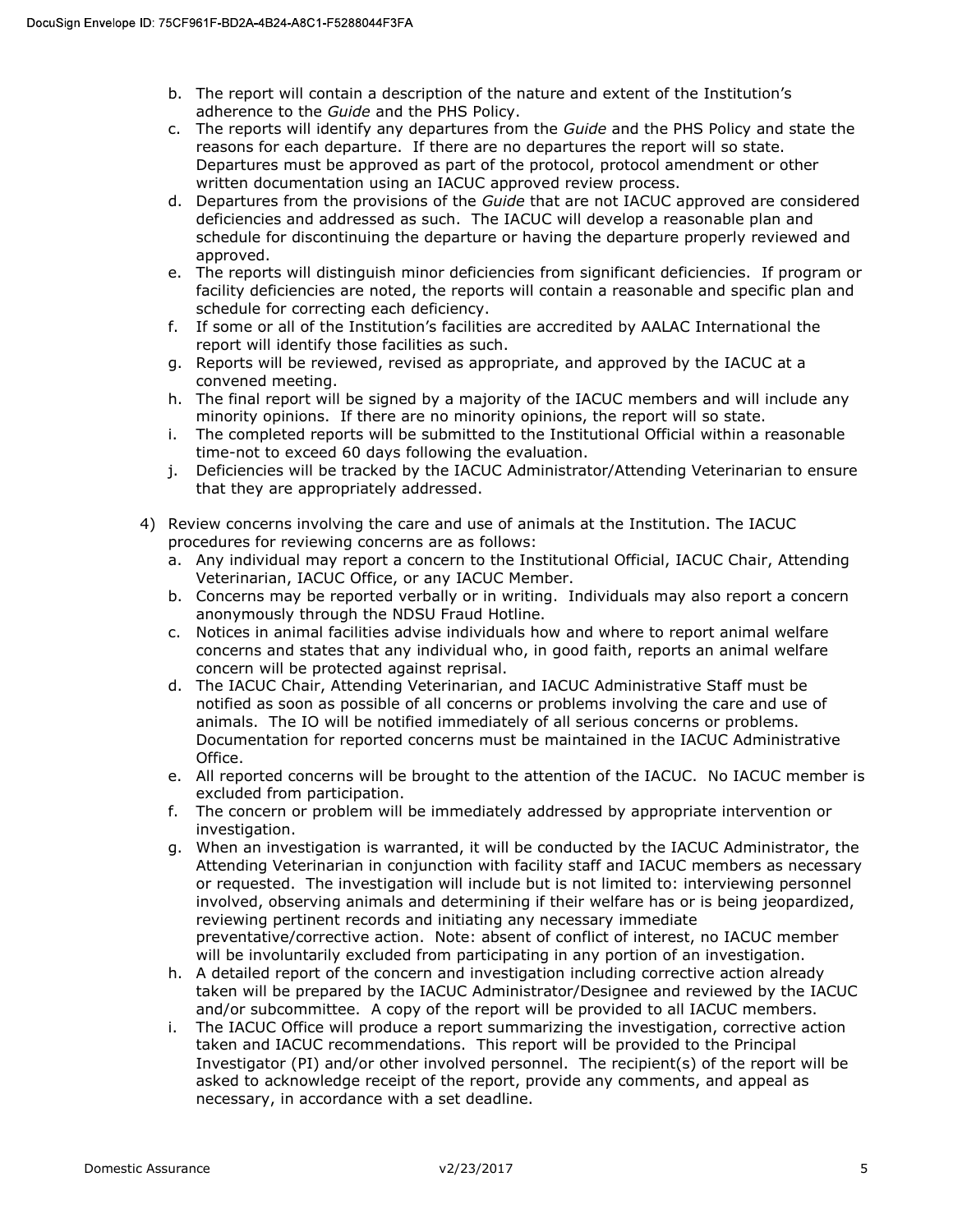- j. Reported concerns and all associated IACUC actions will be relayed to the IACUC and recorded in the IACUC meeting minutes. The committee will report such actions to the IO.
- k. OLAW will be notified in accordance with the reporting requirements of the PHS Policy. The IO will submit reports in writing to OLAW; preliminary reports may be submitted verbally.
- l. All reports including any associated documentation must be maintained on file in the IACUC Office.
- m. The identity of the whistleblower or individual bringing the concern to the attention of the IACUC will be protected in accordance with the Institution's whistleblower policy and any individual who, in good faith, reports an animal welfare concern will be protected against reprisals.
- 5) Make written recommendations to the Institutional Official regarding any aspect of the Institution's animal program, facilities, or personnel training. The procedures for making recommendations to the Institutional Official are as follows:
	- a. Recommendations regarding aspects of the Institution's animal program, facilities or personnel training are reviewed by the IACUC, revised as appropriate, approved, and submitted to the IO.
	- b. The IACUC's recommendations are included in the IACUC meeting minutes.
- 6) Review and approve, require modifications in (to secure approval), or withhold approval of PHS-supported activities related to the care and use of animals according to PHS Policy IV.C.1-3. The IACUC procedures for protocol review are as follows:
	- a. Submission
		- i. All personnel proposing to use a live vertebrate animal in research, research training or experimentation, biological testing or related activities must submit a completed Animal Care and Use Application (hereafter referred to as protocol) via the online IACUC protocol submission system, Novelution.
		- ii. The IACUC Administrator/AV/Designee conducts a pre-review of the protocol before it is posted for review.
		- iii. In accordance with IACUC policies, the pain category will determine if the protocol is reviewed via designated member review (DMR) or full-committee review (FCR).
		- iv. IACUC members are automatically emailed via Novelution that a protocol is ready for review. All IACUC members may access an electronic copy of the protocol in Novelution.
	- b. IACUC Approval Criteria
		- i. The IACUC will ensure that protocols meet the requirements of the PHS Policy, the Guide and the Institution's Guiding Principles which govern the care and use of animals at the Institution.
		- ii. No IACUC member may participate (other than to provide requested information) in the review of any protocol in which that member has a conflict of interest. This applies to alternate members, non-voting members, ex-officio members, and consultants. The conflicted individual will excuse (recuse) themselves from deliberation, discussion, and vote related to the protocol in which they are conflicted and will not contribute to the constitution of a quorum.
		- iii. The IACUC may invite consultants to assist in reviewing complex issues. Consultants may not approve or withhold approval of an activity or vote with the IACUC unless they are also members of the IACUC.
	- c. Full-Committee Review (FCR)
		- i. Full committee review of protocols requires a convened meeting of a quorum of members. A simple majority of the voting membership of the IACUC constitutes a quorum. The IACUC typically holds one meeting per month with additional meetings scheduled to address extenuating circumstances.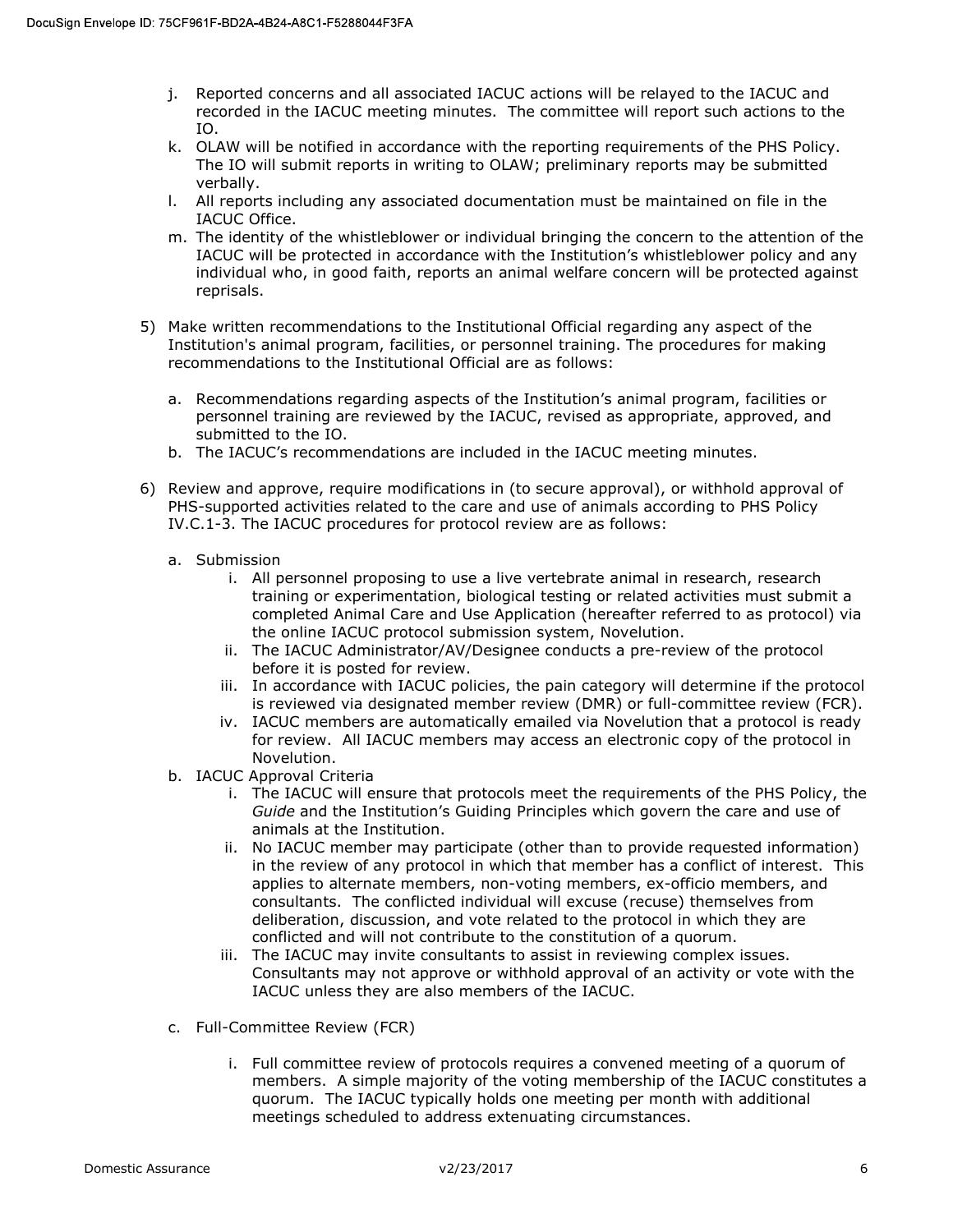- ii. Protocols (and all meeting materials) scheduled to be reviewed at the IACUC meeting are available to all IACUC members via the Novelution meeting management interface at least one week prior to the meeting.
- iii. Any use of telecommunications will be in accordance with the NIH Notice NOT-OD-06-052 of March 24, 2006, entitled Guidance on Use of Telecommunications for IACUC Meetings under the PHS Policy on Humane Care and Use of Laboratory Animals.
- iv. The IACUC Chair/Vice-Chair assigns two members to serve as technical reviewers. The reviewers present their findings for discussion to the members present at the convened meeting.
- v. At the beginning of each meeting the IACUC chair calls for disclosure of any conflict of interests regarding any agenda item.
- vi. When it is determined that a consultant will be required to advise the IACUC in its review of a protocol, the protocol will be distributed to the consultant or expert prior to the meeting. If necessary, the consultant may also be invited to attend the meeting. Consultants may not approve or withhold approval of an activity or vote with the IACUC.
- vii. Following the review of a protocol, a motion is made and a vote taken to either: 1) approve, 2) require modification(s) to secure approval, or 3) withhold approval. Each of these actions requires agreement by a majority of member present at the convened meeting.
- viii. Review of Required Modifications Subsequent to FCR. When the IACUC requires modifications (to secure approval) of a protocol such modifications are reviewed as follows:
	- 1. FCR or DMR following applicable procedures as outlined in the PHS Policy and the Institution's Guiding Principles.
	- 2. DMR if approved unanimously by all members at the meeting which the required modifications are developed AND if all IACUC members have agreed in advance in writing that the quorum of members present at a convened meeting may decide by unanimous vote to use DMR subsequent to FCR when modifications are required to secure approval. However, any member of the IACUC may, at any time, request to see the revised protocol and/or require FCR of the revised protocol.
	- 3. Minor modifications of an administrative nature (i.e. typographical or grammatical errors, required signatures, training verification, etc.) may be confirmed by the IACUC Administrator/support personnel.
- d. Designated Member Review (DMR)
	- i. Protocols scheduled for DMR are available to all IACUC members via Novelution. All committee members are notified via email that the protocol is ready for Designated Member review. This email contains specific instructions regarding the DMR process. Assigned reviewers receive an additional email notifying them of their assignment. A deadline to call for FCR is generally five business days. Affirmation from all IACUC members is not required (passive assent).
	- ii. Under extenuating circumstances, the deadline can be reduced by the IACUC Chair/Vice Chair to one day with affirmation required from all IACUC members regarding their decision to call for FCR.
	- iii. If FCR is requested, approval of those protocols may be granted only after review at a convened meeting of a quorum of the IACUC and with the approval vote of the majority of the quorum present.
	- iv. At least one member of the IACUC, that is qualified to conduct the review, is assigned by the Chair/Vice-Chair as the designated reviewer.
	- v. Other IACUC members may provide the assigned reviewer(s) with comments and/or suggestions for consideration.
	- vi. After all required modifications are made to the protocol; the revised protocol will be reviewed by the assigned reviewers and if acceptable, approved.
	- vii. If multiple reviewers are assigned, their decisions must be unanimous. If the reviewers' decisions are not unanimous, the protocol will be referred to FCR.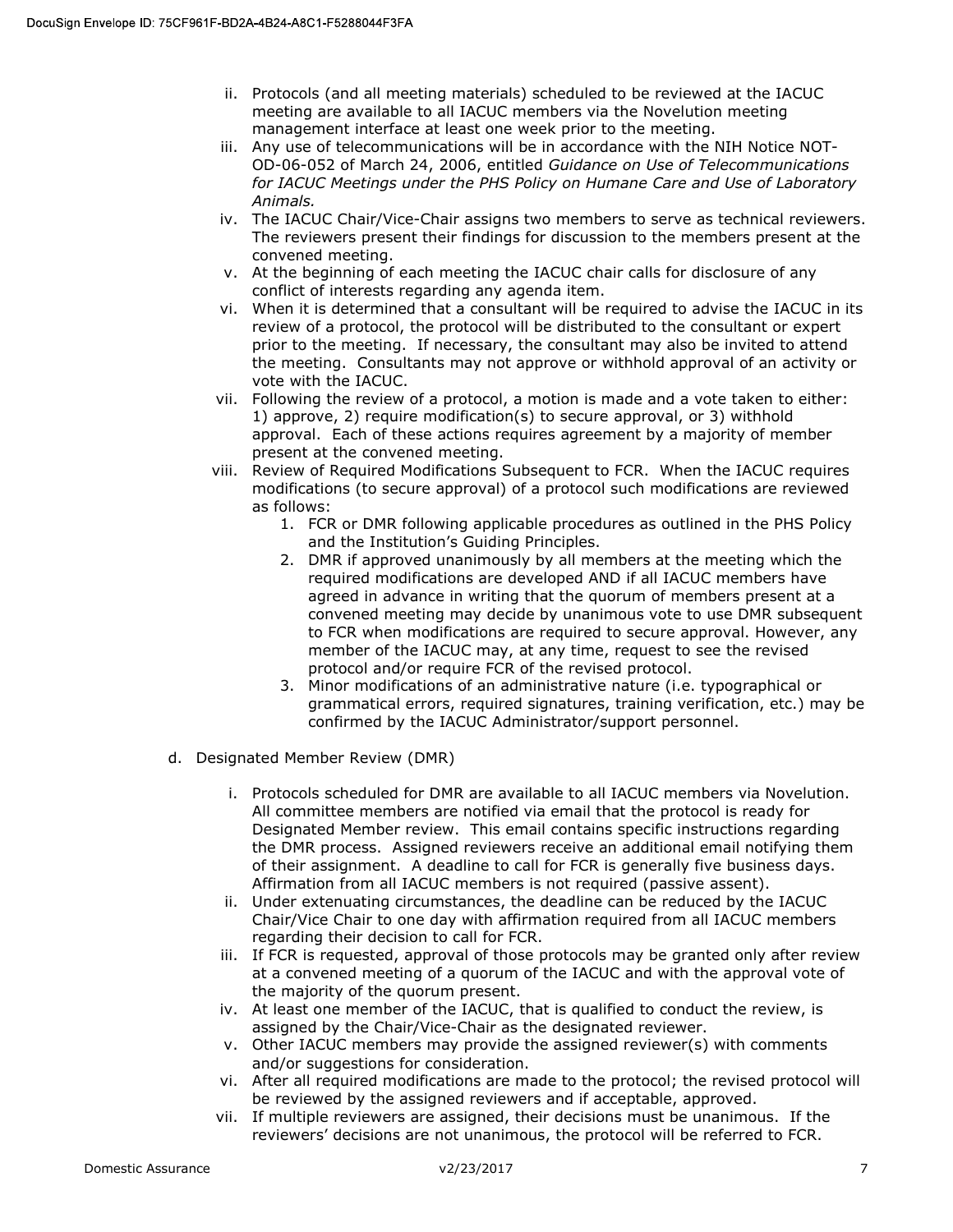- viii. Any member of the IACUC can make the decision to send the protocol to FCR at any time during the set deadline period. If no member of the IACUC refers the protocol to FCR (passive assent) during the deadline period the assigned reviewers have the authority to 1) approve, 2) require modifications in (to secure approval) or 3) request FCR.
- ix. The assigned reviewers do not have the authority to withhold approval.
- x. All actions approved via DMR are reported to the IACUC in the IACUC meeting consent agenda.
- 7) Review and approve, require modifications in (to secure approval), or withhold approval of proposed significant changes regarding the use of animals in ongoing activities according to PHS Policy IV.C. The IACUC procedures for reviewing proposed significant changes in ongoing research projects are as follows:
	- a. Proposed significant changes must be submitted to the IACUC by Amending the current Protocol form. Submissions are reviewed by the FCR, DMR, (as described above) or Veterinary Verification and Consultation (VVC) methods in accordance with the OLAW NOT-OD-14-126 (August 26, 2014) entitled Guidance on Significant Changes to Animal Activities and as outlined in the Institution's Guiding Principles.
	- b. Significant changes reviewed via the VVC process are handled administratively in consultation with the AV and/or other veterinarians serving on the IACUC. The veterinarians are not conducting DMR, but are serving as subject matter experts to verify that compliance with the IACUC reviewed and approved policies and procedures is appropriate for the animals in each circumstance. Consultation with the veterinarian(s) is documented. The veterinarians may refer any significant change request to the IACUC for review for any reason and must refer any request that does not meet the parameters of the IACUC reviewed and approved policies and procedures. The submission and review process is as follows:
		- i. An amendment to the protocol is submitted.
		- ii. Requests fitting the criteria for VVC are assigned to the VVC process. All veterinarians serving on the IACUC and the IACUC Chair are notified of the review assignment. Access to the amendment request is obtained through Novelution.
		- iii. The AV and/or veterinarian(s) verify the requested change has been approved by the IACUC in the VVC Policy and is consistent with the references or guidance documents for that change also in the VVC Policy.
		- iv. whether to approve the change in protocol request or to refer the request to DMR or FCR.
		- v. VVC will not be used to add a new procedure that:
			- 1. Constitutes a significant change
			- 2. Was not previously approved on the protocol
	- c. Significant changes reviewed via the DMR or FCR methods include:
		- i. From non-survival to survival surgery;
		- ii. Resulting in greater pain, distress, or degree of invasiveness;
		- iii. In housing and or use of animals in a location that is not part of the animal program overseen by the IACUC;
		- iv. In species;
		- v. In study objectives;
		- vi. In Principal Investigator (PI); and
		- vii. That impact personnel safety (e.g. change in biosafety level)
	- d. Significant changes reviewed via the VVC method include:
		- i. Anesthesia, analgesia, sedation or experimental substances that are in accordance with Veterinary Drug Handbook/Plumb's Veterinary Drugs and/or Laboratory Animal Anesthesia.
		- ii. Euthanasia in accordance with the AVMA Guidelines for the Euthanasia of Animals and the NDSU Euthanasia Guiding Principle
		- iii. Duration, frequency, type (e.g. blood collection site or volumes, route of administration or volumes, and dosages) or procedures performed on an animal.
		- iv. Increasing food/fluid restriction prior to a procedure to more than 12 hours with adequate justification.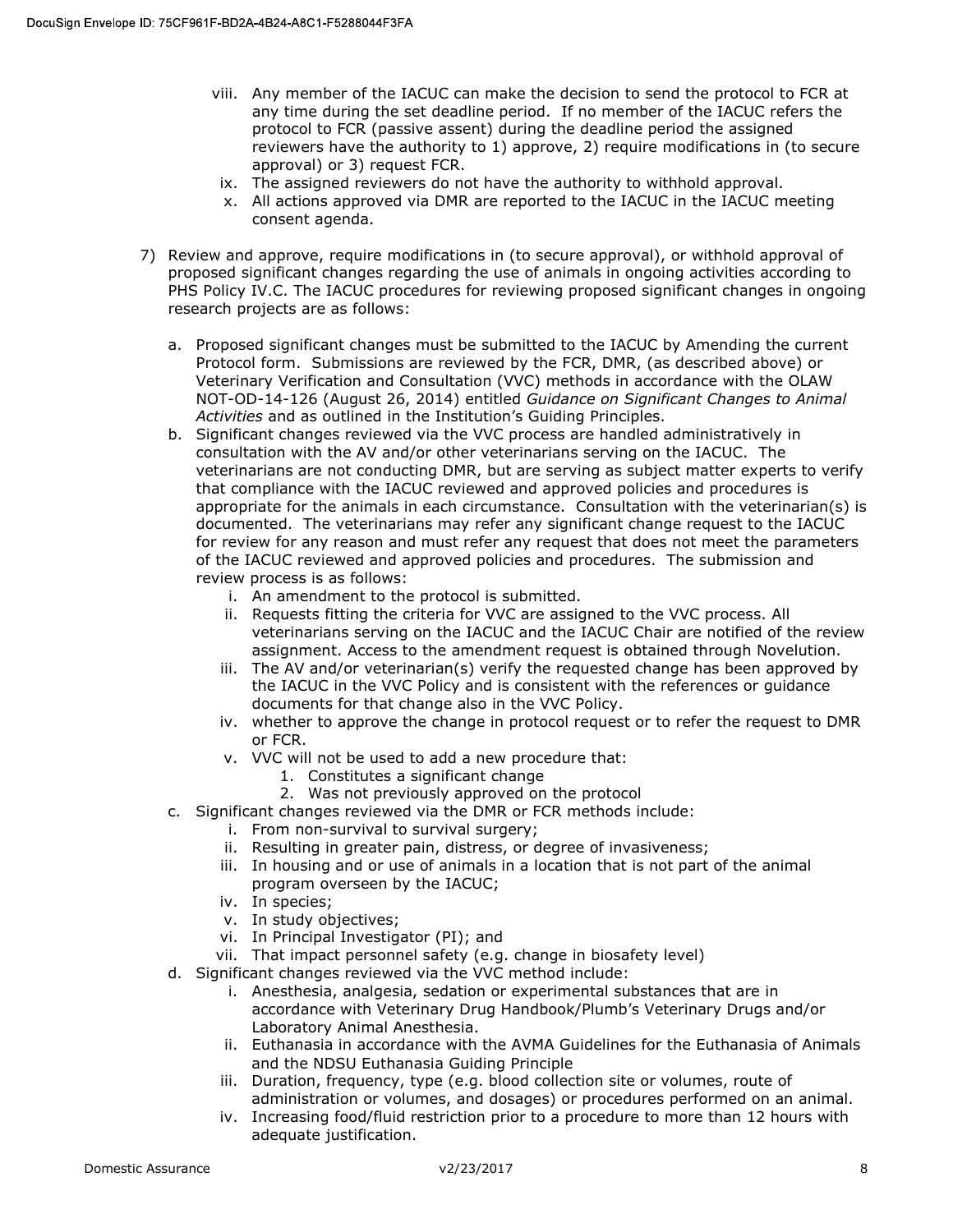- v. Number of procedures performed on an animal excluding surgical procedures contingent upon them not exceeding IACUC regulations and guidelines.
- vi. Additional strains or source of animals
- vii. Change to space requirements if restriction is justified and not excessive based on veterinary consultation.
- viii. An increase in the previously approved animal numbers; not to exceed 10% of the originally approved number of animals.
- e. Changes reviewed and approved administratively without consultations or notifications include:
	- i. Correction of typographical errors
	- ii. Correction of grammar
	- iii. Change in personnel, other than the PI. (Administrative review will ensure that all such personnel are appropriately identified, adequately trained and qualified, enrolled in the Occupational Health and Safety (OHS) Program and meet any other criteria required by the IACUC).
	- iv. In housing and or use of animals in a location that is part of the anima program overseen by the IACUC.
- f. All actions approved via DMR and VVC are reported to the IACUC in the IACUC meeting consent agenda.
- 8) Notify investigators and the Institution in writing of its decision to approve or withhold approval of those activities related to the care and use of animals, or of modifications required to secure IACUC approval according to PHS Policy IV.C.4. The IACUC procedures to notify investigators and the Institution of its decisions regarding protocol review are as follows:
	- a. The IACUC Office notifies the investigator in writing of the IACUC's decision to approve the protocol, require modifications in (to secure approval), or to withhold approval.
	- b. If the IACUC's decision is to require modifications to secure approval, the required modifications are delineated in a written notification from the IACUC and Review Comments are documented in the electronic protocol. In order to secure approval, the investigator must revise the protocol or change request and/or respond to other conditions set by the IACUC.
	- c. The IACUC Office will provide the investigator with the reasons, in writing, for the IACUC's decision to withhold approval of a protocol or change request and shall provide an opportunity for the investigator to respond and appeal in writing.
	- d. When requested, the investigator may also appeal, in person, before a fully convened meeting of the IACUC.
	- e. Applications and proposals that have been approved by the IACUC may be subjected to further review by officials of the institution who can overturn an IACUC approval. However, those officials may not approve those sections of an application or proposal related to the care and use of animals if they have not been approved by the IACUC.
	- f. The IO receives a copy of the IACUC meeting minutes that records all decisions regarding protocol review and IACUC activities.
- 9) Conduct continuing review of each previously approved, ongoing activity covered by PHS Policy at appropriate intervals as determined by the IACUC, including a complete review at least once every 3 years according to PHS Policy IV.C.1.-5. The IACUC procedures for conducting continuing reviews are as follows:
	- a. All ongoing activities are monitored by the animal care and use staff, AV and IACUC Office staff. Monitoring methods include:
		- i. Review of annual reports
		- ii. semi-annual facility inspections
		- iii. Attending Veterinarian rounds
		- iv. adverse event reporting and tracking
	- b. At the time of initial review and approval, the IACUC will set a continuing review date for each protocol.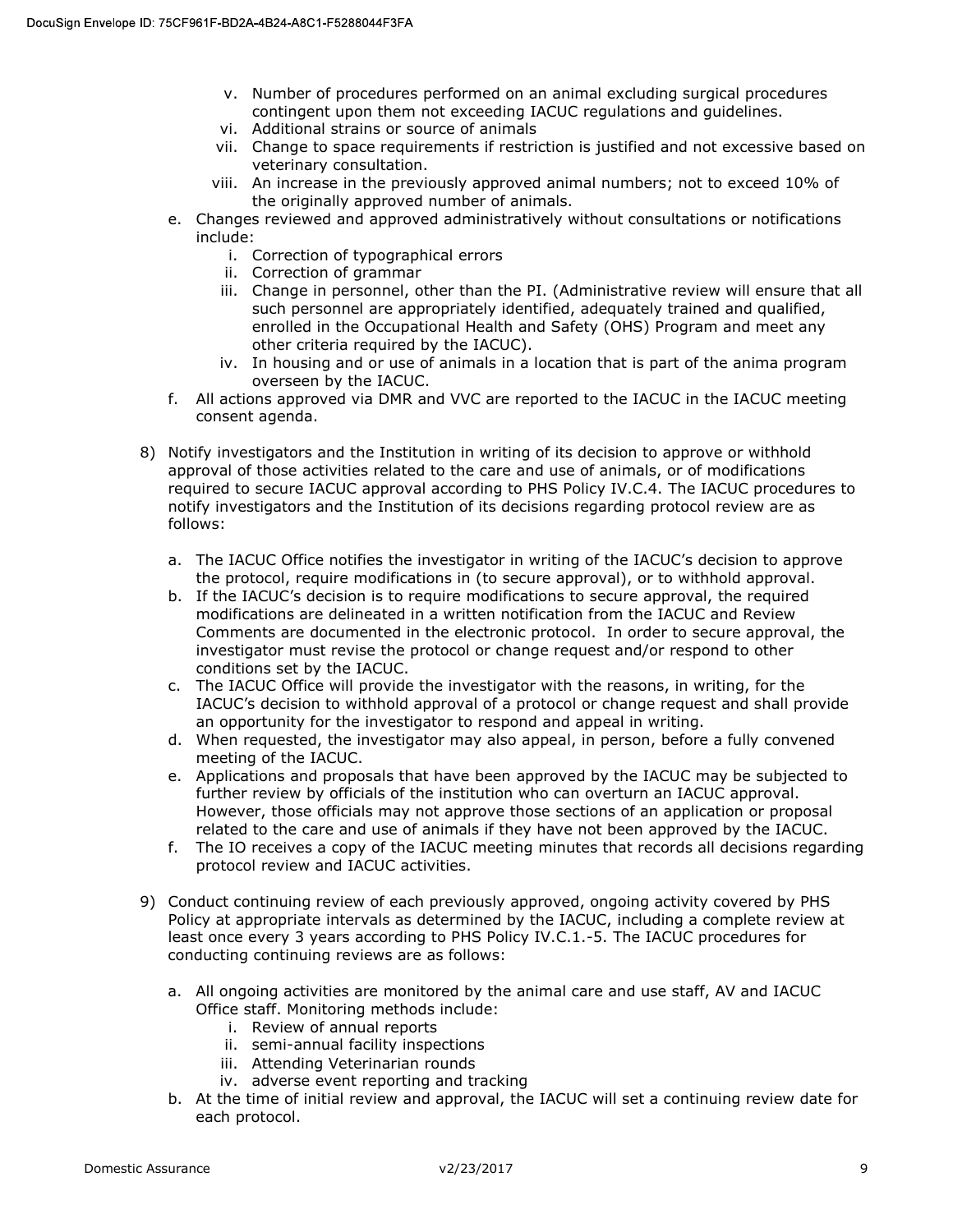- i. USDA regulated protocols will be reviewed annually. Investigators will submit the Annual Update form. The form will be reviewed via the DMR process.
- ii. Non-USDA regulated protocols will be re-reviewed once every three years via the DMR or FCR methods.
- c. Protocols are approved for a maximum of three years. All protocols expire no later than the three-year anniversary of the initial approval date. If activities outlined in the protocol will continue beyond the expiration date, investigators will be required to submit a new protocol. The protocol must be reviewed and approved prior to the expiration date.
- 10) Be authorized to suspend an activity involving animals according to PHS Policy IV.C.6. The IACUC procedures for suspending an ongoing activity are as follows:
	- a. The IACUC may suspend a previously approved activity if it determines the activity is not being conducted in accordance with the approved protocol, the applicable provisions of the Guide, the PHS Policy, the Animal Welfare Act, this Assurance, or the Institution's Guiding Principles. The IACUC may only suspend an activity after the matter is reviewed at a convened meeting of a quorum of the IACUC and the majority of the quorum present votes to suspend.
	- b. The IO has authorized the IACUC Chair/Vice Chair or the AV to immediately halt any activity involving animals if animal welfare is jeopardized or there is evidence of serious noncompliance. Such actions will be promptly reported to the IACUC.
	- c. If the IACUC suspends an activity involving animals or any other Institutional intervention results in temporary or permanent suspension of an activity, the IO, in consultation with the IACUC, shall review the reasons for suspension, take appropriate corrective action, and report that action with full explanation in writing to OLAW. Preliminary reports may be made verbally.
	- d. An IACUC suspension can only be lifted by the IACUC at a convened meeting.
- E. The risk-based occupational health and safety program for personnel working in laboratory animal facilities and personnel who have frequent contact with animals is as follows:
	- a. Administration/Management
		- i. The Occupational Health and Safety (OHS) Program for all personnel who work in laboratory animal facilities or have contact with animals is administered under the University Police and Safety Office (UPSO) with assistance from the IACUC Office.
		- ii. The UPSO is responsible for the overall management (development, implementation, monitoring, etc.) of the OHS program.
	- b. Scope
		- i. It is the policy of the Institution's IACUC to minimize the risk of injury to personnel who have contact with animals, to promote health, and to protect university property.
		- ii. Personnel with animal contact are required to enroll in the OHS program and obtain medical clearance before beginning work with animals at NDSU. Enrollment requires personnel to be re-evaluated if there has been a change in their health status or if there has been a change in their work assignment (e.g. new facility or new species).
		- iii. The program participation requirements are based on the type(s) of animal(s) personnel are or will be exposed to and/or the degree of exposure.
		- iv. Enrollment in the OHS program and maintenance of medical clearance is a condition of continued work with animals.
	- c. Health History Evaluation
		- i. The Institution does not require pre-employment physicals, but does require the employee complete and submit a Health Assessment form to the Safety Office who in turn submits the form to Sanford Occupational Health or Essentia Occupational Health for review.
		- ii. If so indicated through the medical review, employees will be offered and informed of the need for a physical examination, immunizations and/or additional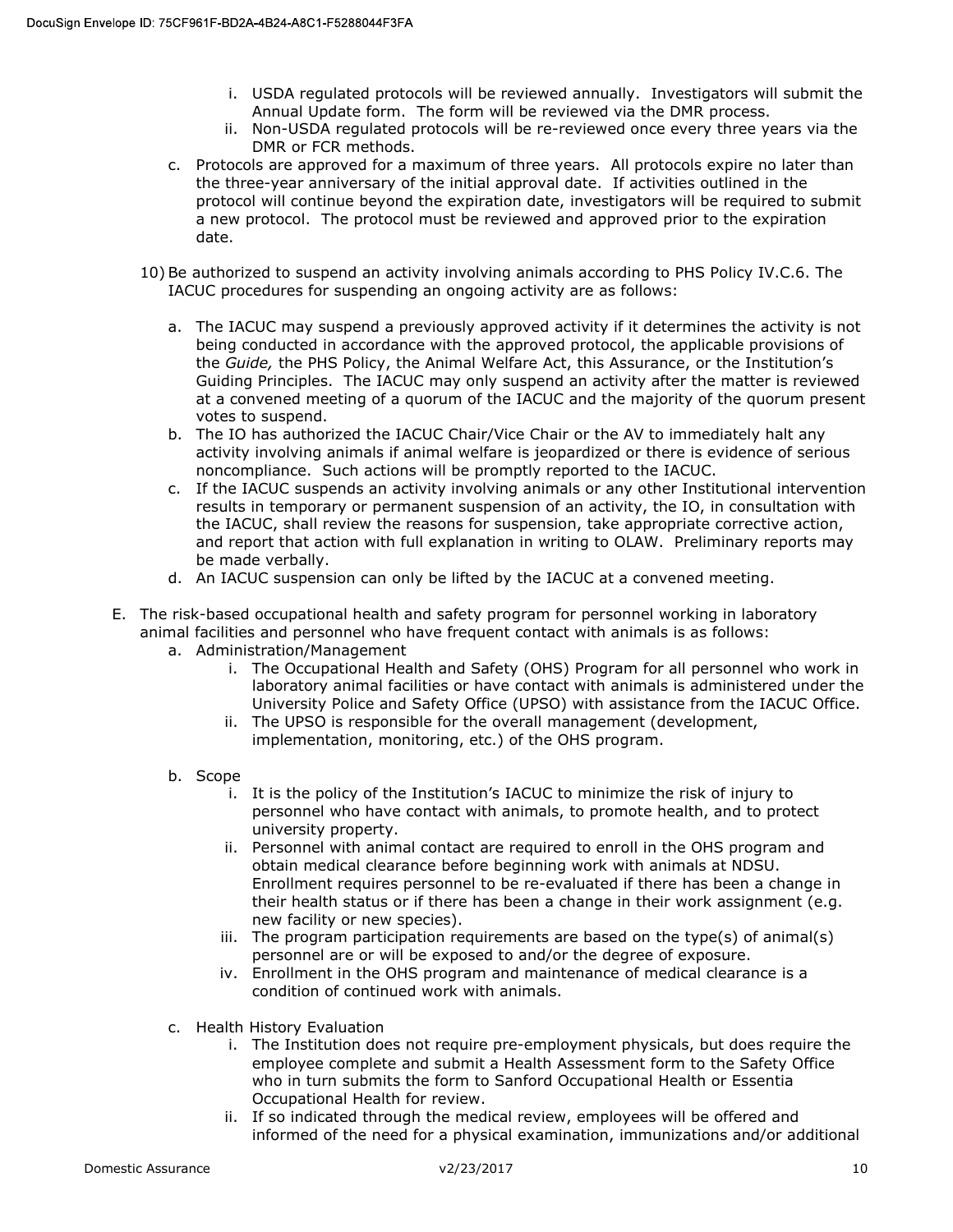testing. Vaccinations are recommended if research is to be conducted on infectious diseases for which effective vaccines are available. The history of Tetanus immunizations is conducted at the time of initial assessment. Additional Tetanus immunizations are administered as needed.

- iii. Individuals who wish to decline fulfilling the medical providers' recommendations must do so in writing.
- iv. A new health assessment is completed when one or more of the following changes occur: the type of activity, type of animal and/or a change in the individual's health status. Health History forms are maintained by Sanford Occupational Health and/or Essentia Occupational Health.
- v. Providers at Sanford Occupational Health and/or Essentia Occupational Health report their assessment to departments and/or Principal Investigator (PI).
- d. Hazard Identification and Risk Assessment
	- i. Departments and/or PIs provide new employees with a completed hazard and risk assessment to identify the potential hazards and risk that may be encountered.
	- ii. A new hazard and risk assessment is completed when one or more of the following changes occurs: the duration of animal exposure, the type of activity, type of animal and/or a change in the individuals' health status.
	- iii. The Safety Office in conjunction with the AV helps to identify potential occupational health hazards to ensure adequate measures are taken to properly protect employee health and safety. Measures taken to minimize exposure include the following: education, personal protective equipment (PPE), and handwashing.
	- iv. Animal bites and needle sticks are among the most common conditions that adversely affect the health of personnel working with laboratory animals. Measures are taken to train and retrain personnel in proper animal restraint procedures and animal behavior to minimize the occurrences.
- e. Training
	- i. Training programs are offered by the Safety and IACUC Offices. The training programs are mandatory for all covered personnel. The programs include training topics ranging from air quality to species-specific zoonosis.
	- ii. Personnel are advised during training that if they are planning to become pregnant, are pregnant, are ill, or have impaired immunocompetence that they should consult a healthcare professional/physician regarding such conditions and how they might pertain to their working with laboratory animals. If warranted, any work restrictions and/or accommodations are coordinated among the individual, his/her healthcare professional, etc.
- f. Provisions for Personnel Who are Not Involved in Animal Care and/or Use but Nevertheless Need to Enter Areas Where Animals are Housed or Used.
	- i. Housekeeping or maintenance staff are not routinely allowed access to the animal facilities.
	- ii. In situations where housekeeping, maintenance, or other non-animal care and use personnel must access the animal rooms, they are briefed on appropriate precautions and provided any appropriate PPE and are permitted access for a limited amount of time.
	- iii. A member of the animal care staff will be available for escort if needed. If there is extensive or prolonged work to be done, the animals are removed prior to the individuals being allowed in the room.
- g. Injury and Illness
	- i. All Institutional personnel have access to the Sanford Occupational Health and/or Essentia Occupational Health when a job-related injury or illness occurs.
	- ii. Injuries occurring on the job will be treated by Sanford Occupational Health, Essentia Occupational Health or personal healthcare provider. Emergencies are taken directly to Sanford Emergency Center located 6.5 miles from campus or Essentia Health Center located 6.6 miles from campus.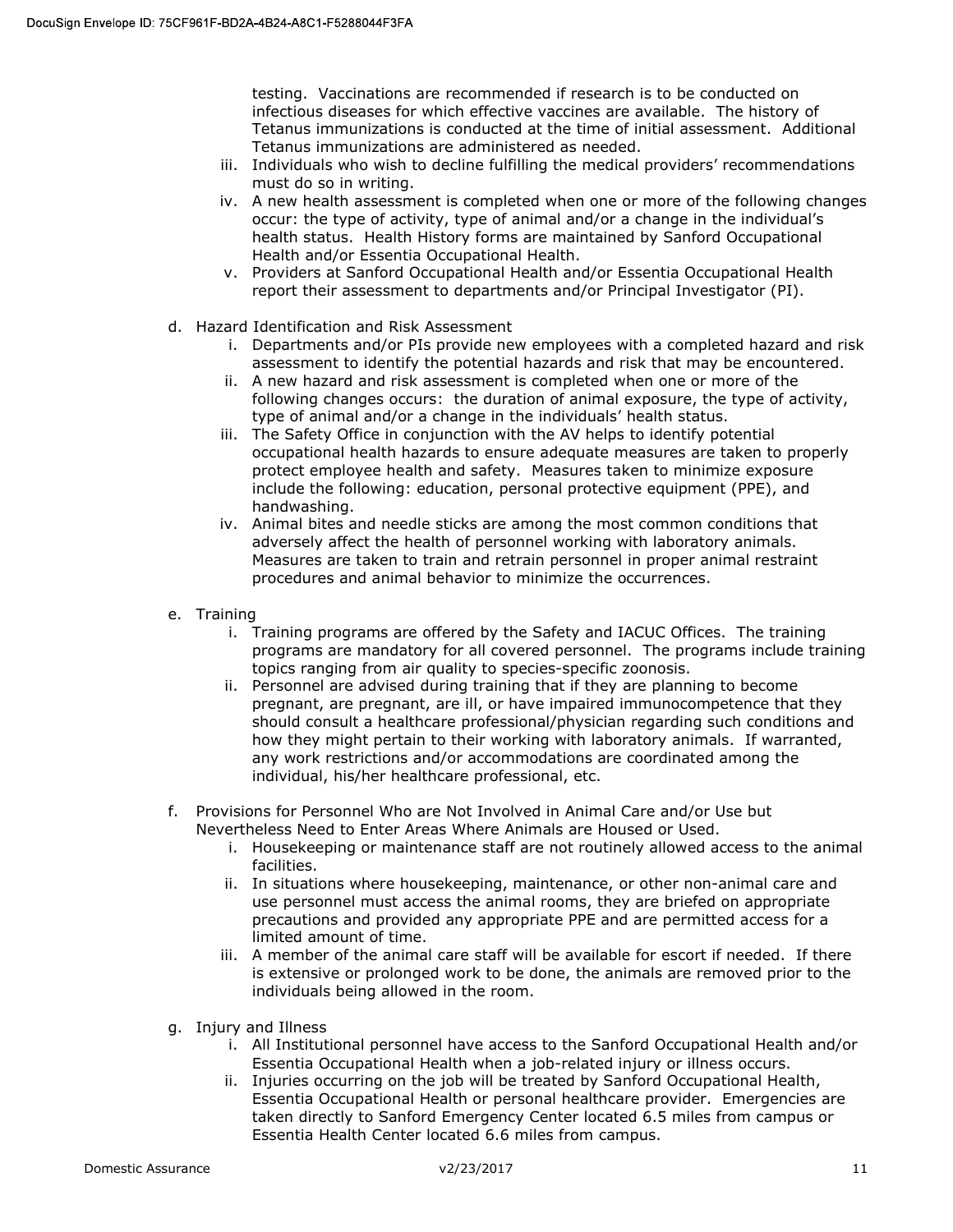- iii. Employees must file an Incident Report within 24 hours of the job-related injury or illness.
- iv. The Safety Office receives the reports and submits to North Dakota Risk Management within 24 hours.
- v. The Loss Control & Claims Specialist files workers' compensation claims, monitors all medical treatment and coordinates the Return-to-Work Program.
- F. The total gross number of square feet in each animal facility (including each satellite facility), the species of animals housed there and the average daily inventory of animals, by species, in each facility is provided in the attached Facility and Species Inventory table.

[Complete the Facility and Species Inventory table provided (see Part X.). Note: list common names for animal species, e.g., mouse, rat, rhesus, baboon, zebrafish, African clawed frog.

Note: animal areas (buildings/rooms) may be represented by a number or symbol in this submission to OLAW.]

- G. The training or instruction available to scientists, animal technicians, and other personnel involved in animal care, treatment, or use is as follows:
	- a. IACUC Members
		- i. Each IACUC member will be provided with a copy of the following:
			- 1. The PHS Policy for the Humane Care and Use of Laboratory Animals
			- 2. The Guide for the Care and Use of Laboratory Animals
			- 3. The Guide for the Care and Use of Agricultural Animals in Research and Teaching
			- 4. The AVMA Guidelines on Euthanasia
			- 5. A copy of the Institution's Animal Welfare Assurance
		- ii. All new IACUC members undergo an orientation session conducted by the IACUC Administrator/Designee.
		- iii. All IACUC members are provided electronic copies of relevant articles and notified of new guidance issues by OLAW and USDA.
		- iv. Continuing education is provided to IACUC members at scheduled IACUC meetings.
		- v. All members of the IACUC are required to complete the Collaborative Institutional Training Initiative (CITI) Essentials for IACUC Members course, which includes training on the Three Rs.
	- b. Animal Care and Use Personnel
		- i. A copy of the current Animal Welfare Assurance is available to all on the Institution's IACUC website.
		- ii. All personnel working with animals must be identified on the protocol.
		- iii. A description of each individual's qualifications, experience and training with specific animal species and procedures must be available for IACUC review.
		- iv. Protocol-specific training requirements will be identified during protocol review. The training requirements will be a condition of protocol approval.
		- v. All animal care and use personnel will be required to complete the relevant CITI course. Required courses include the Working with the IACUC course, the Rodent Research Course, and the Wildlife Research Course. The courses include information on federal mandates, veterinary consultation, alternatives, avoiding unnecessary duplication, occupational health and safety, euthanasia, reporting misuse, mistreatment, or noncompliance and the Three Rs.
		- vi. Species and project specific training will be provided by the AV, IACUC Designated Trainers, or consultants.
		- vii. All training must be documented and maintained by the PI, facilities, and IACUC Office.

### IV. Institutional Program Evaluation and Accreditation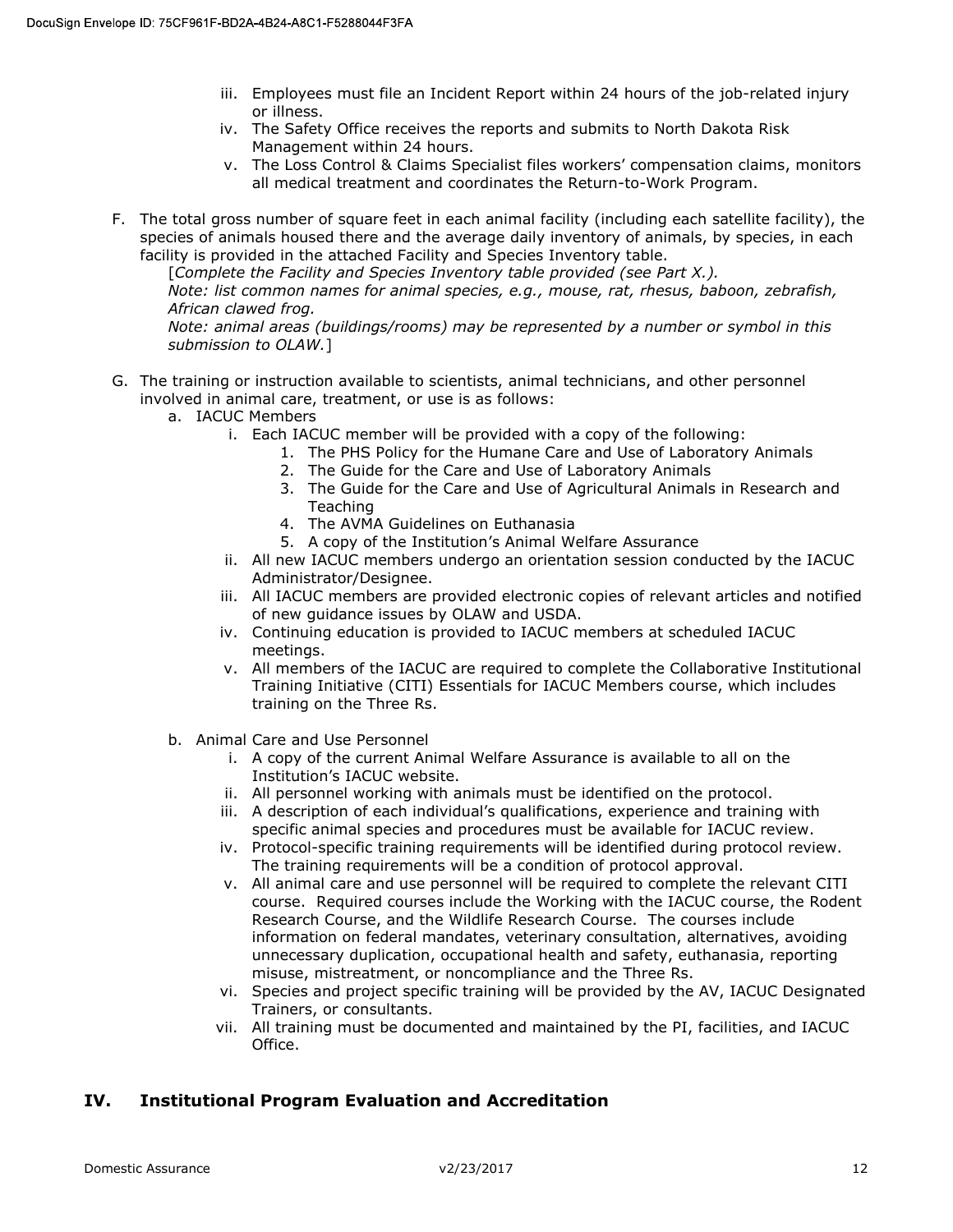All of this Institution's programs and facilities (including satellite facilities) for activities involving animals have been evaluated by the IACUC within the past 6 months and will be reevaluated by the IACUC at least once every 6 months according to PHS Policy IV.B.1.-2. Reports have been and will continue to be prepared according to PHS Policy IV.B.3. All IACUC semiannual reports will include a description of the nature and extent of this Institution's adherence to the PHS Policy and the Guide. Any departures from the Guide will be identified specifically and reasons for each departure will be stated. Reports will distinguish significant deficiencies from minor deficiencies. Where program or facility deficiencies are noted, reports will contain a reasonable and specific plan and schedule for correcting each deficiency. Semiannual reports of the IACUC's evaluations will be submitted to the Institutional Official. Semiannual reports of IACUC evaluations will be maintained by this Institution and made available to the OLAW upon request.

(1) This Institution is Category  $2 -$  not accredited by the Association for Assessment and Accreditation of Laboratory Animal Care International (AAALAC). As noted above, reports of the IACUC's semiannual evaluations (program reviews and facility inspections) will be made available upon request. The report of the most recent evaluations (program review and facility inspection) was submitted.

### V. Recordkeeping Requirements

- A. This Institution will maintain for at least 3 years:
	- 1. A copy of this Assurance and any modifications made to it, as approved by the PHS
	- 2. Minutes of IACUC meetings, including records of attendance, activities of the committee, and committee deliberations
	- 3. Records of applications, proposals, and proposed significant changes in the care and use of animals and whether IACUC approval was granted or withheld
	- 4. Records of semiannual IACUC reports and recommendations (including minority views) as forwarded to the Institutional Official, Colleen Fitzgerald.
	- 5. Records of accrediting body determinations
- B. This Institution will maintain records that relate directly to applications, proposals, and proposed changes in ongoing activities reviewed and approved by the IACUC for the duration of the activity and for an additional 3 years after completion of the activity.
- C. All records shall be accessible for inspection and copying by authorized OLAW or other PHS representatives at reasonable times and in a reasonable manner.

### VI. Reporting Requirements

- A. The Institutional reporting period is the federal fiscal year (October 1 September 30). The IACUC, through the Institutional Official, will submit an annual report to OLAW after September 30, but on or before December 1 of each year. The annual report will include:
	- 1. Any change in the accreditation status of the Institution (e.g., if the Institution obtains accreditation by AAALAC or AAALAC accreditation is revoked)
	- 2. Any change in the description of the Institution's program for animal care and use as described in this Assurance
	- 3. Any change in the IACUC membership
	- 4. Notification of the dates that the IACUC conducted its semiannual evaluations of the Institution's program and facilities (including satellite facilities) and submitted the evaluations to the Institutional Official, Colleen Fitzgerald.
	- 5. Any minority views filed by members of the IACUC
- B. The IACUC, through the Institutional Official, will promptly provide OLAW with a full explanation of the circumstances and actions taken with respect to:
	- 1. Any serious or continuing noncompliance with the PHS Policy
	- 2. Any serious deviations from the provisions of the Guide
	- 3. Any suspension of an activity by the IACUC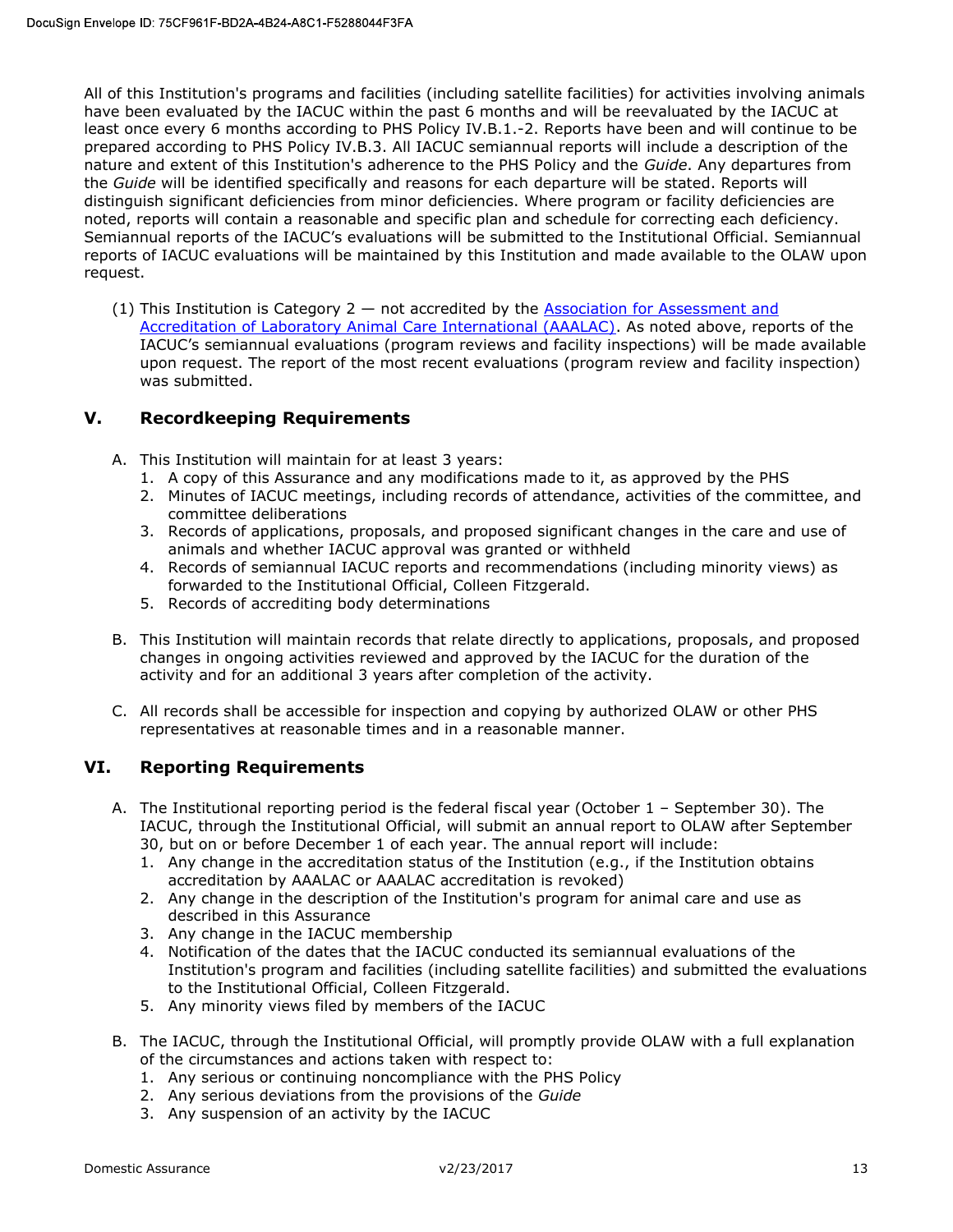C. Reports filed under VI.A. and VI.B. above should include any minority views filed by members of the IACUC.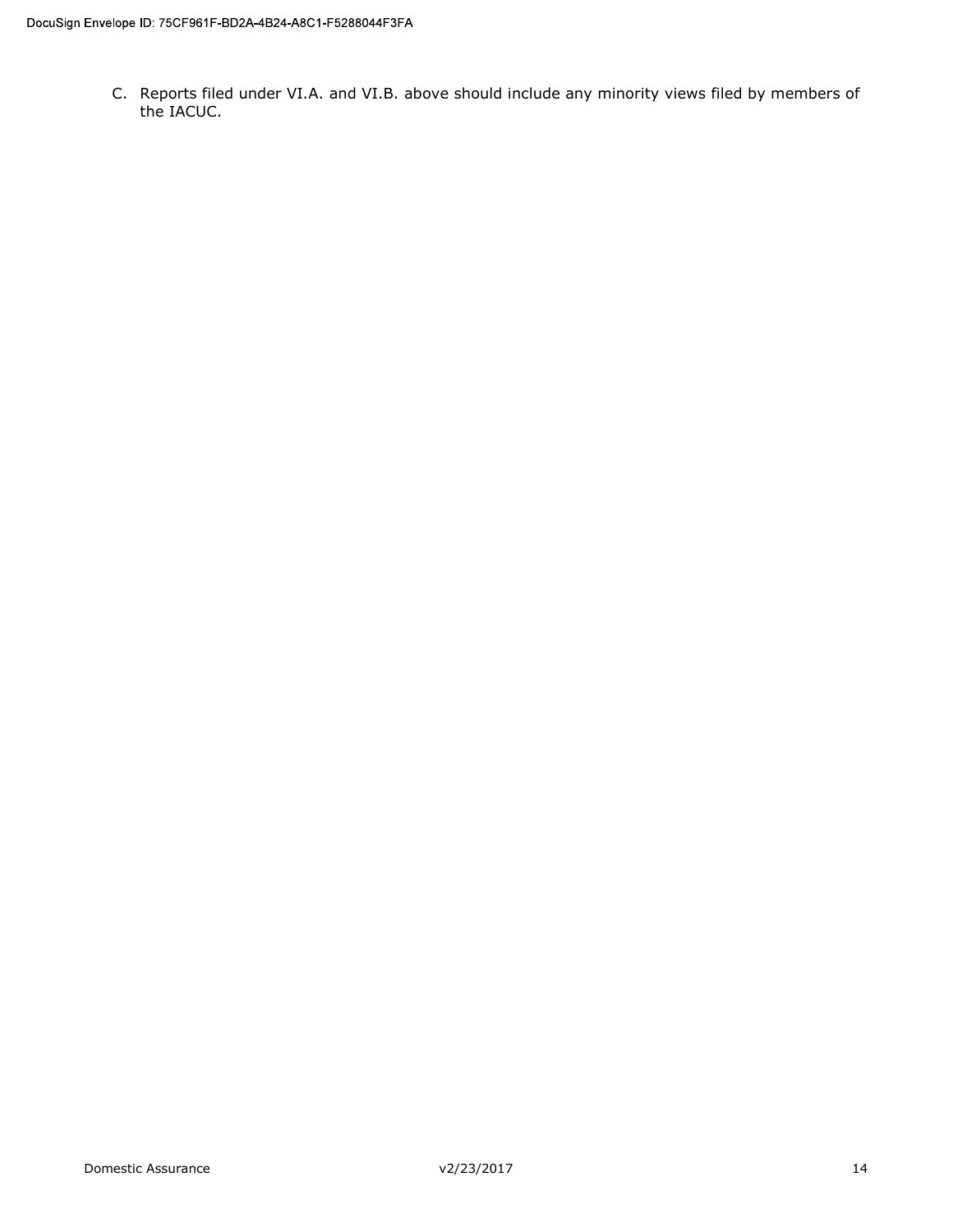# VII. Institutional Endorsement and PHS Approval

| A. Authorized Institutional Official                                                                                                                                                                                                                                                      |                      |  |  |
|-------------------------------------------------------------------------------------------------------------------------------------------------------------------------------------------------------------------------------------------------------------------------------------------|----------------------|--|--|
| Name:<br>Dr. Colleen Fitzgerald                                                                                                                                                                                                                                                           |                      |  |  |
| Vice President, Research and Creative Activities<br>Title:                                                                                                                                                                                                                                |                      |  |  |
| Name of Institution: North Dakota State University                                                                                                                                                                                                                                        |                      |  |  |
| Address: (street, city, state, country, postal code)                                                                                                                                                                                                                                      |                      |  |  |
| 1735 NDSU Research Park Dr.<br>NDSU Dept. 4000, PO Box 6050<br>Fargo, ND 58108-6050                                                                                                                                                                                                       |                      |  |  |
| Phone:<br>701-231-6542                                                                                                                                                                                                                                                                    | Fax:<br>701-231-8098 |  |  |
| ndsu.research@ndsu.edu<br>$E$ -mail:                                                                                                                                                                                                                                                      |                      |  |  |
| Acting officially in an authorized capacity on behalf of this Institution and with an understanding of<br>the Institution's responsibilities under this Assurance, I assure the humane care and use of animals<br>as specified above.                                                     |                      |  |  |
| DocuSigned by:<br>Date: 05/17/2022<br>Signature:                                                                                                                                                                                                                                          |                      |  |  |
| B168C57DAAA1408                                                                                                                                                                                                                                                                           |                      |  |  |
| <b>B. PHS Approving Official</b> (to be completed by OLAW)                                                                                                                                                                                                                                |                      |  |  |
| Name/Title: Paula Knapp, Senior Assurance Officer<br>Office of Laboratory Animal Welfare (OLAW)<br>National Institutes of Health<br>6700B Rockledge Drive<br>Suite 2500, MSC 6910<br>Bethesda, MD 20892-6910 (FedEx Zip Code 20817)<br>Phone: +1 (301) 496-7163<br>Fax: +1 (301) 451-5672 |                      |  |  |
| Paula E. Knapp - S Digitally signed by Paula E. Knapp - S<br>Signature:                                                                                                                                                                                                                   | Date: May 24, 2022   |  |  |
| Assurance Number: D16-00156 (A3244-01)                                                                                                                                                                                                                                                    |                      |  |  |
| Expiration Date: May 31, 2026<br>Effective Date: May 24, 2022                                                                                                                                                                                                                             |                      |  |  |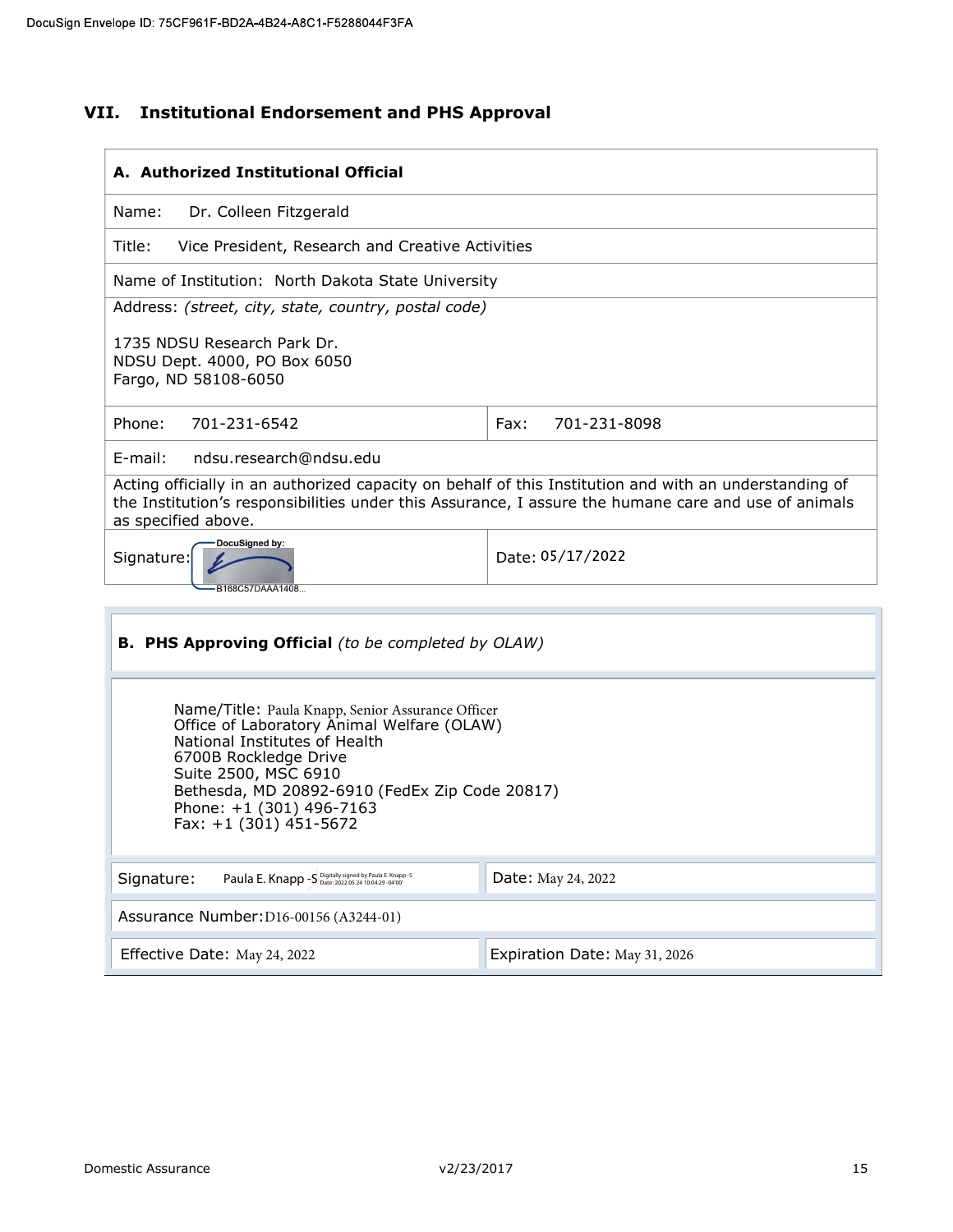# VIII. Membership of the IACUC

| Date: January 2022                                                                      |                                            |                                                             |                                           |
|-----------------------------------------------------------------------------------------|--------------------------------------------|-------------------------------------------------------------|-------------------------------------------|
| Name of Institution:<br>North Dakota State University                                   |                                            |                                                             |                                           |
| <b>Assurance Number:</b><br>D16-00156                                                   |                                            |                                                             |                                           |
| <b>IACUC Chairperson</b>                                                                |                                            |                                                             |                                           |
| Name <sup>*</sup> : John Wilkinson                                                      |                                            |                                                             |                                           |
| Title*: Associate Professor                                                             |                                            |                                                             | Degree/Credentials*: Ph.D.                |
| Address*: (street, city, state, zip code)<br>1231 Albrecht Boulevard<br>Fargo, ND 58102 |                                            |                                                             |                                           |
| E-mail*: john.wilkinson@ndsu.edu                                                        |                                            |                                                             |                                           |
|                                                                                         | Phone*: 701-231-6354<br>Fax*: 701-231-8098 |                                                             |                                           |
| <b>IACUC Roster</b>                                                                     |                                            |                                                             |                                           |
| Name of Member/<br>Code**                                                               | Degree/<br>Credentials                     | Position Title***                                           | PHS Policy Membership<br>Requirements**** |
| Neil Dyer                                                                               | D.V.M.                                     | Attending Veterinarian                                      | Attending Veterinarian                    |
| John Wilkinson                                                                          | Ph.D.                                      | Associate Professor                                         | Scientist                                 |
| Lisa Christianson                                                                       | D.V.M.                                     | Associate Professor of<br>Practice                          | Veterinarian                              |
| 123250                                                                                  | <b>DVM</b>                                 | <b>Extension Veterinarian</b>                               | Veterinarian                              |
| 123242                                                                                  | Ph.D.                                      | Assistant Professor                                         | Scientist                                 |
| 123192                                                                                  | Ph.D.                                      | Associate Professor                                         | Scientist                                 |
| 123243                                                                                  | Ph.D.                                      | Associate Professor of<br>Practice                          | Scientist                                 |
| 123230                                                                                  | Ph.D.                                      | Assistant Research<br><b>Extension Center</b><br>Specialist | Scientist                                 |
| 123245                                                                                  | D.V.M.                                     | Director Veterinary<br>Diagnostic Laboratory                | Veterinarian                              |
| 123244                                                                                  | Ph.D.                                      | Assistant Professor<br>Mayville State<br>University         | Non-Affiliated/Scientist                  |
| 123203                                                                                  | M.S.                                       | Research<br>Administration<br>Essentia Health               | Non-Affiliated                            |
| 123258                                                                                  | B.S.                                       | IT Manager                                                  | Non-Scientist                             |
| 123254                                                                                  | B.S.                                       | Graduate Student                                            | Scientist                                 |
| 123255                                                                                  | M.S.                                       | Graduate Student                                            | Scientist                                 |
| 123180                                                                                  | B.S.                                       | Farm Manager                                                | Non-Scientist / Alternate                 |
| 123169                                                                                  | Ph.D.                                      | Associate Professor                                         | Scientist/Alternate                       |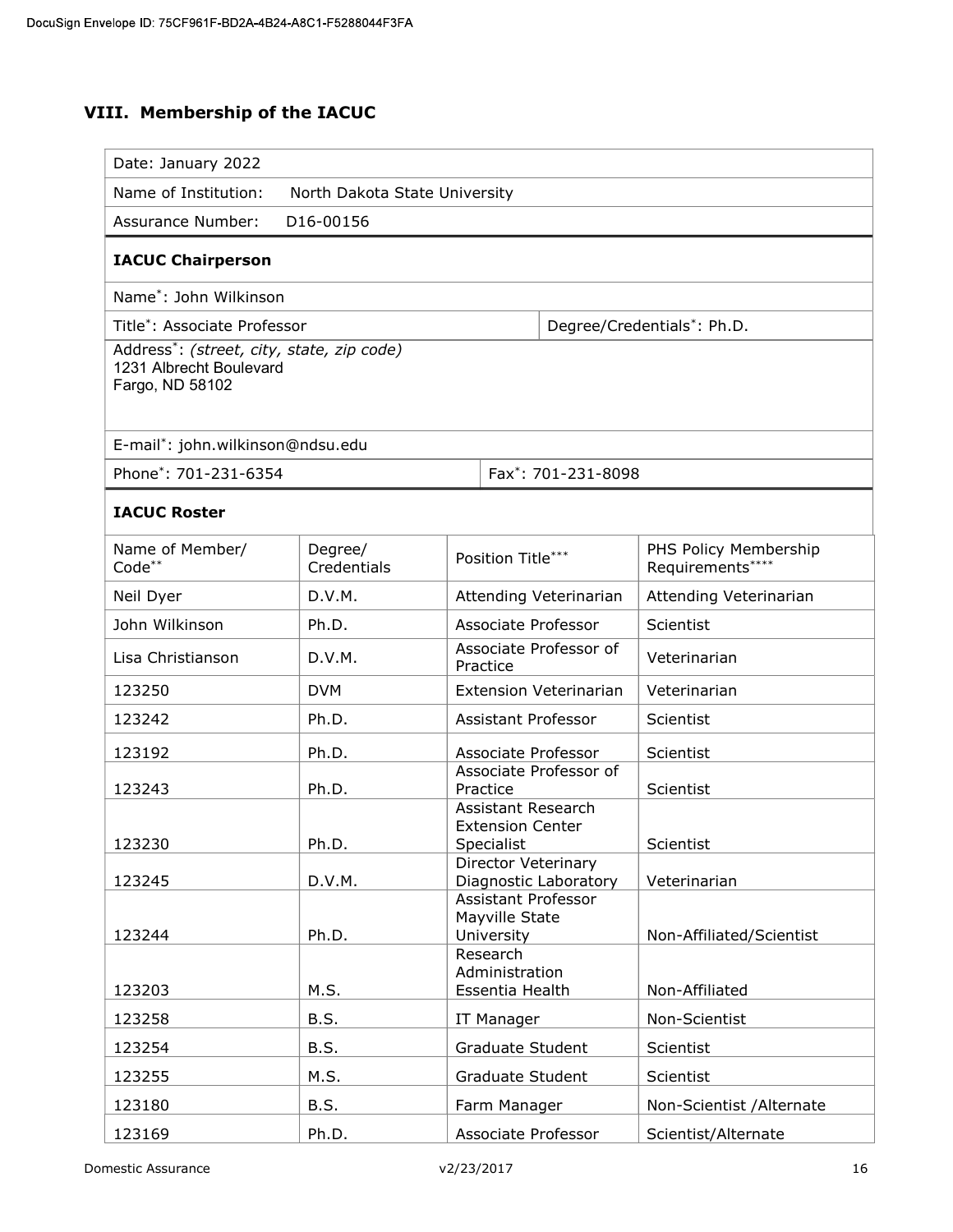| 123153 | B.S.        | Instructor/Lecturer                    | Scientist / Alternate                      |
|--------|-------------|----------------------------------------|--------------------------------------------|
| 123197 | Ph.D.       | Associate Professor                    | Scientist / Alternate                      |
| 123251 | Ph.D.       | Livestock Systems<br><b>Specialist</b> | Scientist / Alternate                      |
| 123241 | D.V.M.      | Pathologist                            | Veterinarian / Alternate                   |
| 123246 | D.V.M.      | Laboratory Manager                     | Veterinarian / Alternate                   |
| 123212 | <b>B.A.</b> | Pastor                                 | Non-Scientist/Non-<br>Affiliated/Alternate |
| 123224 | Ph.D.       | Professor<br>Mayville State            | Scientist / Alternate/<br>Unaffiliated     |
| 123256 | B.S.        | Graduate Student                       | Scientist/Alternate                        |
| 123257 | B.S.        | Graduate Student                       | Scientist/Alternate                        |

\* This information is mandatory.

\*\* Names of members, other than the chairperson and veterinarian, may be represented by a number or symbol in this submission to OLAW. Sufficient information to determine that all appointees are appropriately qualified must be provided and the identity of each member must be readily ascertainable by the institution and available to authorized OLAW or other PHS representatives upon request.

\*\*\* List specific position titles for all members, including nonaffiliated (e.g., banker, teacher, volunteer fireman; not "community member" or "retired").

\*\*\*\* PHS Policy Membership Requirements:

| Veterinarian     | veterinarian with training or experience in laboratory animal science and<br>medicine or in the use of the species at the institution, who has direct or<br>delegated program authority and responsibility for activities involving animals<br>at the institution. |
|------------------|--------------------------------------------------------------------------------------------------------------------------------------------------------------------------------------------------------------------------------------------------------------------|
| <b>Scientist</b> | practicing scientist experienced in research involving animals.                                                                                                                                                                                                    |
| Nonscientist     | member whose primary concerns are in a nonscientific area (e.g., ethicist,<br>lawyer, member of the clergy).                                                                                                                                                       |
| Nonaffiliated    | individual who is not affiliated with the institution in any way other than as a<br>member of the IACUC, and is not a member of the immediate family of a<br>person who is affiliated with the institution. This member is expected to                             |

person who is affiliated with the institution. This member is expected to represent general community interests in the proper care and use of animals and should not be a laboratory animal user. A consulting veterinarian may not be considered nonaffiliated.

[Note: all members must be appointed by the CEO (or individual with specific written delegation to appoint members) and must be voting members. Non-voting members and alternate members must be so identified.]

# IX. Other Key Contacts (optional)

If there are other individuals within the Institution who may be contacted regarding this Assurance, please provide information below.

#### Contact #1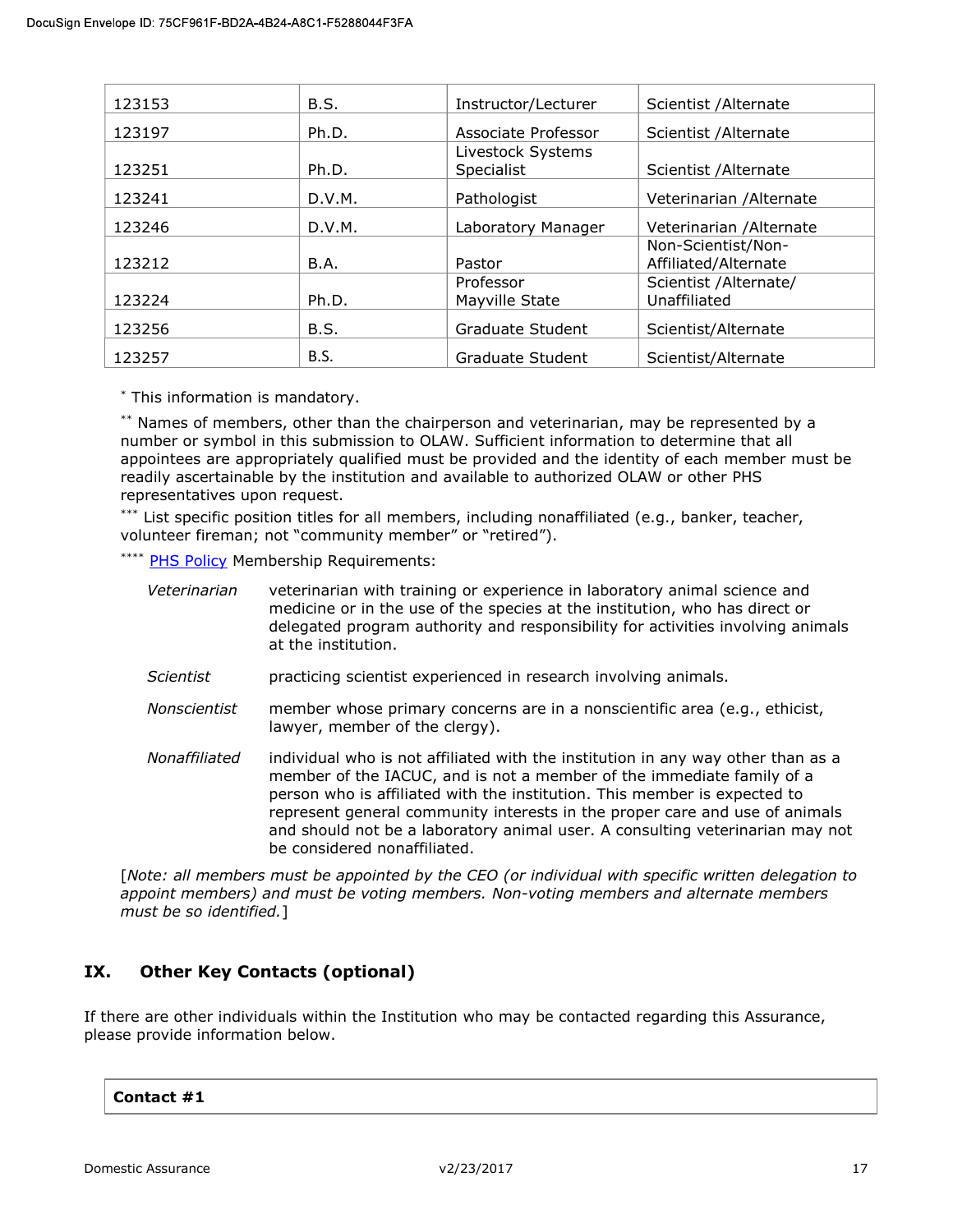| Name:      | Tania Molden                                            |            |                         |
|------------|---------------------------------------------------------|------------|-------------------------|
| Title:     | Research Integrity and Compliance Administrator - IACUC |            |                         |
| Phone:     | E-mail:<br>701-231-8114<br>tania.molden@ndsu.edu        |            |                         |
| Contact #2 |                                                         |            |                         |
| Name:      | Kristy Shirley                                          |            |                         |
| Title:     | Research Integrity and Compliance Manager               |            |                         |
| Phone:     | 701-231-8995                                            | $E$ -mail: | Kristy.shirley@ndsu.edu |